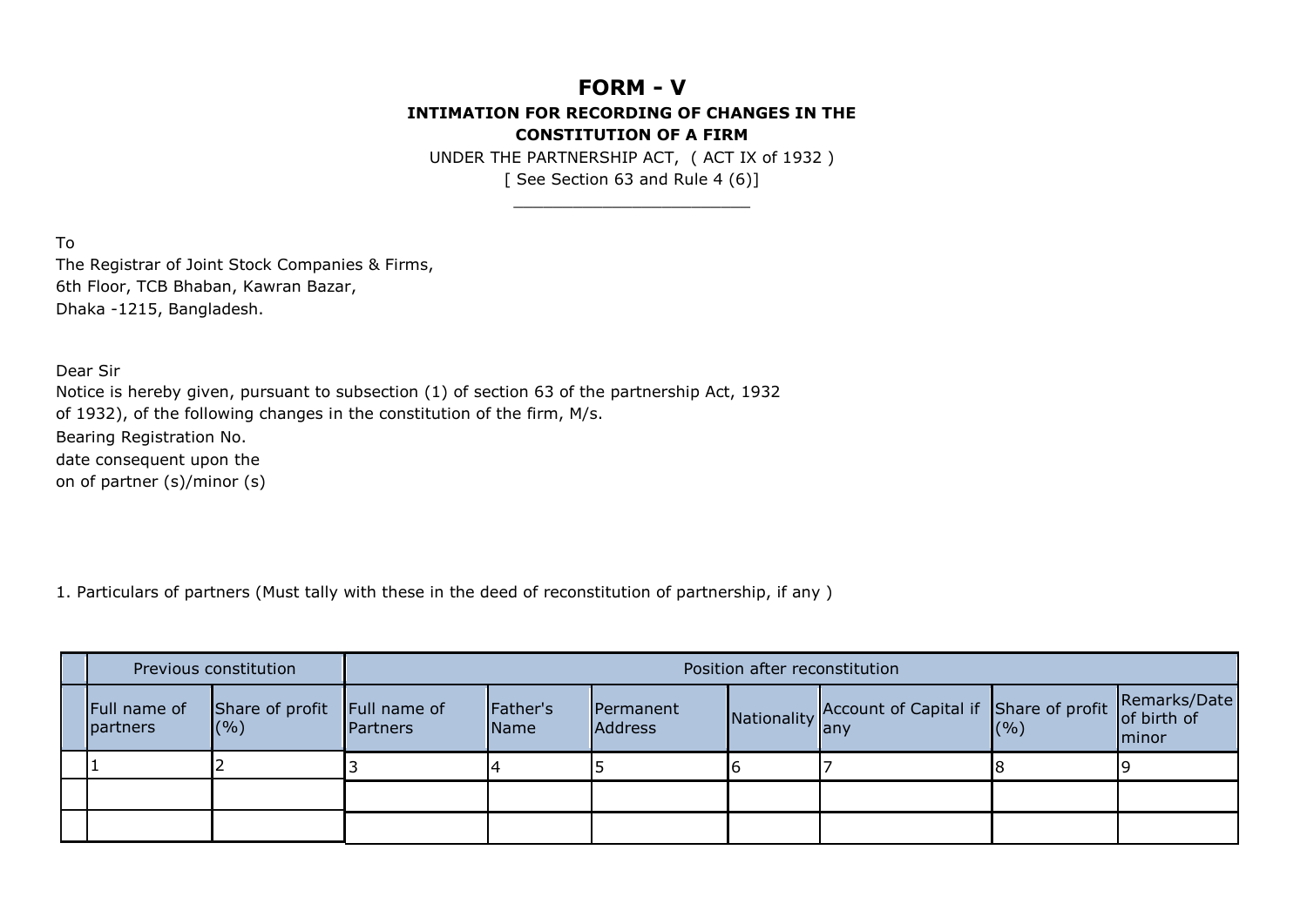| Previous constitution    |                           | Position after reconstitution |                  |                             |  |                                                                     |  |  |  |  |
|--------------------------|---------------------------|-------------------------------|------------------|-----------------------------|--|---------------------------------------------------------------------|--|--|--|--|
| Full name of<br>partners | Share of profit<br>$($ %) | Full name of<br>Partners      | Father's<br>Name | Permanent<br><b>Address</b> |  | Nationality Account of Capital if Share of profit Date of birth any |  |  |  |  |
|                          |                           |                               |                  |                             |  |                                                                     |  |  |  |  |
|                          |                           |                               |                  |                             |  |                                                                     |  |  |  |  |
|                          |                           |                               |                  |                             |  |                                                                     |  |  |  |  |
|                          |                           |                               |                  |                             |  |                                                                     |  |  |  |  |

2. Enclose, if any I/We the partners of this firm named

do here by declare that the foregoing statement is true to my/our knowledge and beleif.

Yours faithfully Signature of partners

1.

2. 3.

Witness attesting Signature

1. Name Address